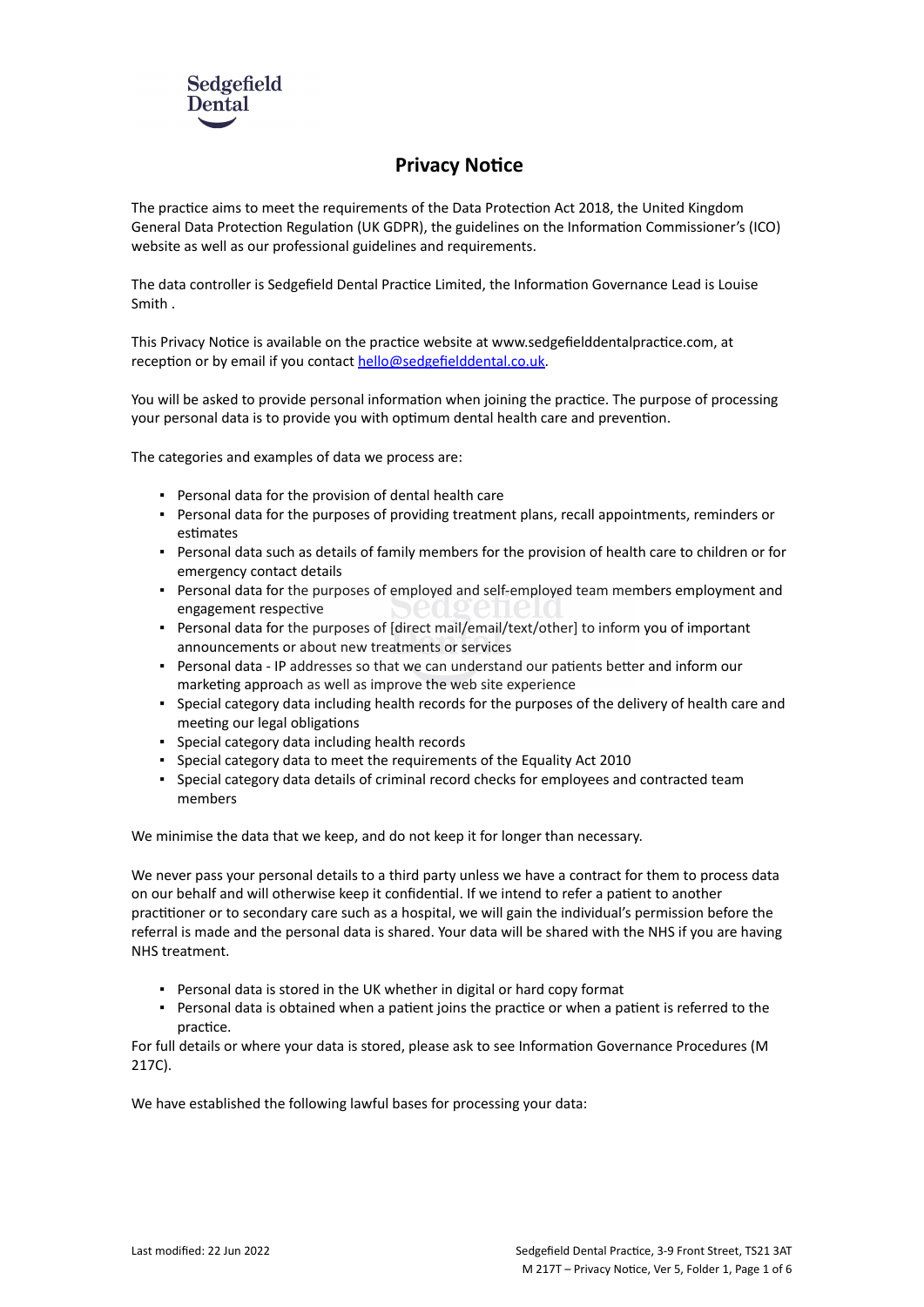

Our lawful bases for processing personal data:

- The legitimate interests of the dental practice
- Processing is necessary for the performance of a contract with the data subject or to take steps to enter into a contract
- Consent of the data subject
- To comply with our legal obligations

Our Article 9 conditions for processing special category data:

- Processing is necessary for health care purposes
- Processing necessary for identifying or keeping under review the existence or absence of equality of opportunity or treatment between groups of people with the view to enabling such equality to be promoted or maintained
- We obtain consent of the data subject to process criminal record checks

The reasons we process the data include:

- To maintain your contemporaneous clinical records
- To provide you with dental treatment, prevention and oral health advice
- To carry out financial transactions with you
- [To manage your NHS dental care treatment]
- To send your personal data to the General Dental Council or other authority as required by law
- To communicate with you as and when required including appointment reminders, treatment plans, estimates and other communications about your treatment or the practice
- To communicate with your next of kin in an emergency
- If a parent or carer to communicate with you about the person you parent or care for
- To refer you to other dentists or doctors and health professionals as required
- To obtain criminal record disclosures for team members
- For debt recovery
- To continually improve the care and service you receive from us

The personal data we process includes: Your name, address, gender, date of birth, NHS number, medical history, dental history, family medical history, family contact details, marital status financial details for processing payment, your doctor's details and details of treatment at the practice. We may process more sensitive special category data including ethnicity, race, religion, or sexual orientation so that we can meet our obligations under the Equality Act 2010, or for example to modify treatment to suit your religion and to meet NHS obligations.

The retention period for special data in patient records is a minimum of 11 years and may be longer for complex records or to meet our legal requirements. The retention period for other personal data is 2 years after it was last processed. Details of retention periods are available in the Record Retention (M 215) procedure available from the practice.

We obtain your personal details when you enquire about our care and service, when you join the practice, when you subscribe to our newsletter or register online, when you complete a registration or medical history form and when another practitioner refers you for treatment at our practice. Occasionally patients are referred to us from other official sources such as NHS clinics or hospitals.

You have the following personal data rights: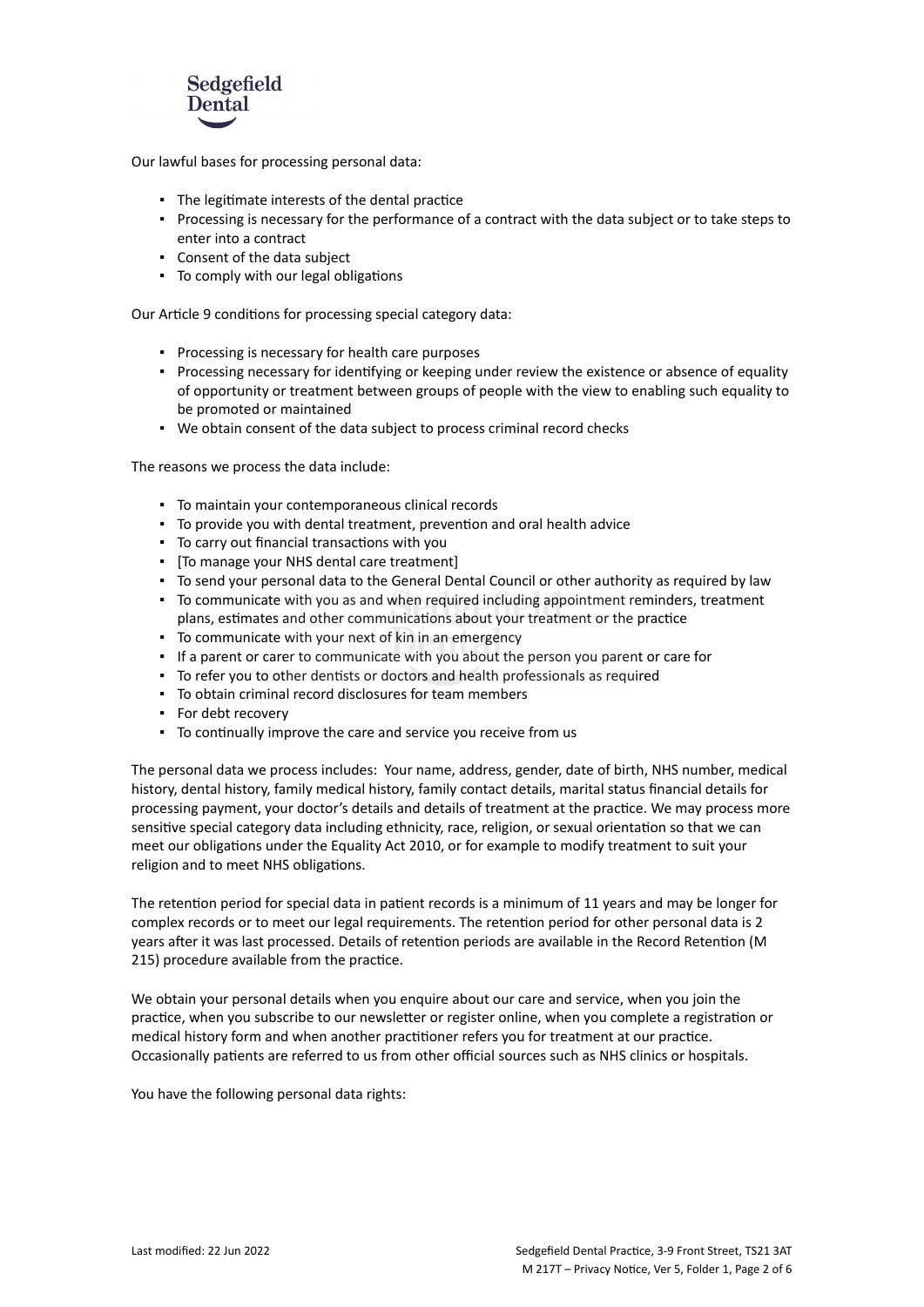

- The right to be informed about the collection and use of your personal data
- $\blacksquare$  The right of access to have a copy of the data we hold about you.
- The right to rectification to correct the data we have if it is inaccurate or incomplete
- The right to deletion of your personal data (clinical records must be retained for a certain time period)
- The right to restrict processing of your personal data
- The right to data portability to have your data transferred to someone else
- The right to object to the processing of your personal data
- Rights in relation to automated decision making and profiling

Further details of these rights can be seen in our Information Governance Procedures (M 217C) or at the [Information Commissioner's website](https://ico.org.uk/for-organisations/guide-to-the-general-data-protection-regulation-gdpr/individual-rights/). Here are some practical examples of your rights:

- If you **are** a patient of the practice you have the right to withdraw consent for important notifications, newsletters, surveys or marketing. You can inform us to correct errors in your personal details or withdraw consent from communication methods such as telephone, email or text. You have the right to obtain a free copy of your patient records within one month
- If you are **not** a patient of the practice you have the right to withdraw consent for processing personal data, to have a free copy of it within one month, to correct errors in it or to ask us to delete it. You can also withdraw consent from communication methods such as call or email

We have carried out a Privacy Impact Assessment in Sensitive Information Map, PIA and Risk Assessment (M 217Q) and you can request a copy from the details below. The details of how we ensure security of personal data is in our Security Risk Assessment (M 217M) and Information Governance Procedures (M 217C). Jental

#### **Comments, suggestions and complaints**

Please contact the IG Lead at the practice for a comment, suggestion or a complaint about your data processing at hello@sedgefielddental.co.uk, or 01740 621040 or by writing to or visiting the practice at 3-9 Front Street, Sedgefield, Durham, TS21 3AT. We take complaints very seriously.

If you should still be dissatisfied you can contact the Information Commissioner's Office (ICO) on 0303 123 1113 or you can also [chat online with an advisor.](https://ico.org.uk/global/contact-us/live-chat/) The ICO can investigate your claim and take action against anyone who's misused personal data. You can also visit their website for information on [how to](http://www.ico.org.uk/complaints) [make a data protection complaint.](http://www.ico.org.uk/complaints)

#### **Related practice procedures**

You can also use these contact details to request copies of the following practice policies or procedures:

- Data Protection and Information Security Policy (M 233-DPT), Consent Policy (M 233-CNS)
- Sensitive Information Map, PIA and Risk Assessment (M 217Q), Information Governance Procedures (M 217C), Record Retention (M 215)

If you have an enquiry or a request, please contact the Information Governance Lead: Louise Smith Sedgefield Dental Practice, 3-9 FRont Street, Sedgefield, TS21 3AT. Email: hello@sedgefielddental.co.uk, Phone: 01740 621040.

Thank you.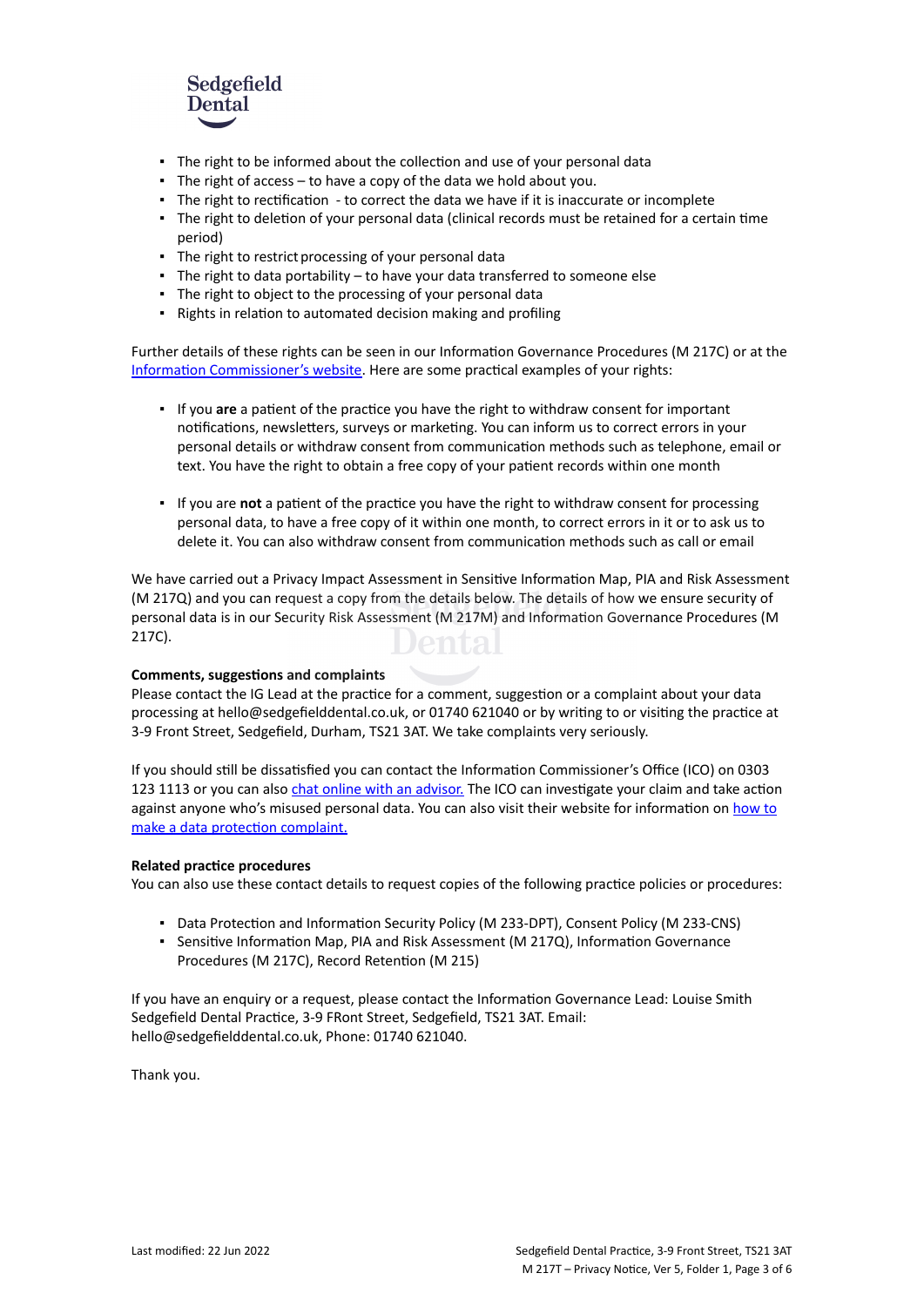

## **Data Opt-Out Policy (England)**

## **How the NHS and care services use your information**

Sedgefield Dental Practice is one of many organisations working in the health and care system to improve care for patients and the public. Whenever you use a health or care service, such as attending Accident & Emergency or using Community Care services, important information about you is collected in a patient record for that service. Collecting this information helps to ensure you get the best possible care and treatment. The information collected about you when you use these services can also be used and provided to other organisations for purposes beyond your individual care, for instance to help with:

- Improving the quality and standards of care provided
- Research into the development of new treatments
- Preventing illness and diseases
- Monitoring safety and planning services

This may only take place when there is a clear legal basis to use this information. All these uses help to provide better health and care for you, your family and future generations. Confidential patient information about your health and care is **only used** like this where allowed by law. Most of the time, anonymised data is used for research and planning so that you cannot be identified in which case your confidential patient information isn't needed.

You have a choice about whether you want your confidential patient information to be used in this way. If you are happy with this use of information you do not need to do anything. If you do choose to opt out your confidential patient information will still be used to support your individual care. To find out more or to register your choice to opt out, please visit [www.nhs.uk/your-nhs-data-matters](http://www.nhs.uk/your-nhs-data-matters). On this web page you will:

- See what is meant by confidential patient information
- Find examples of when confidential patient information is used for individual care and examples of when it is used for purposes beyond individual care
- Find out more about the benefits of sharing data
- Understand more about who uses the data
- Find out how your data is protected
- Be able to access the system to view, set or change your opt-out setting
- Find the contact telephone number if you want to know any more or to set/change your opt-out by phone
- See the situations where the opt-out will not apply

You can also find out more about how patient information is used at: [https://www.hra.nhs.uk/information-about-patients/](https://www.hra.nhs.uk/information-about-patients/%20) (which covers health and care research); and <https://understandingpatientdata.org.uk/what-you-need-know> (which covers how and why patient information is used, the safeguards and how decisions are made)

You can change your mind about your choice at any time.

Data being used or shared for purposes beyond individual care does not include your data being shared with insurance companies or used for marketing purposes and data would only be used in this way with your specific agreement. NHS Health and care organisations must have systems and processes in place so they can be compliant with the national data opt-out and apply your choice to any confidential patient information they use or share for purposes beyond your individual care.

Our practice only uses your personal health data to provide individualised care to you and does not disclose your data for any other purposes. The national data opt-out does not apply to our usage of your data and we are compliant with the policy.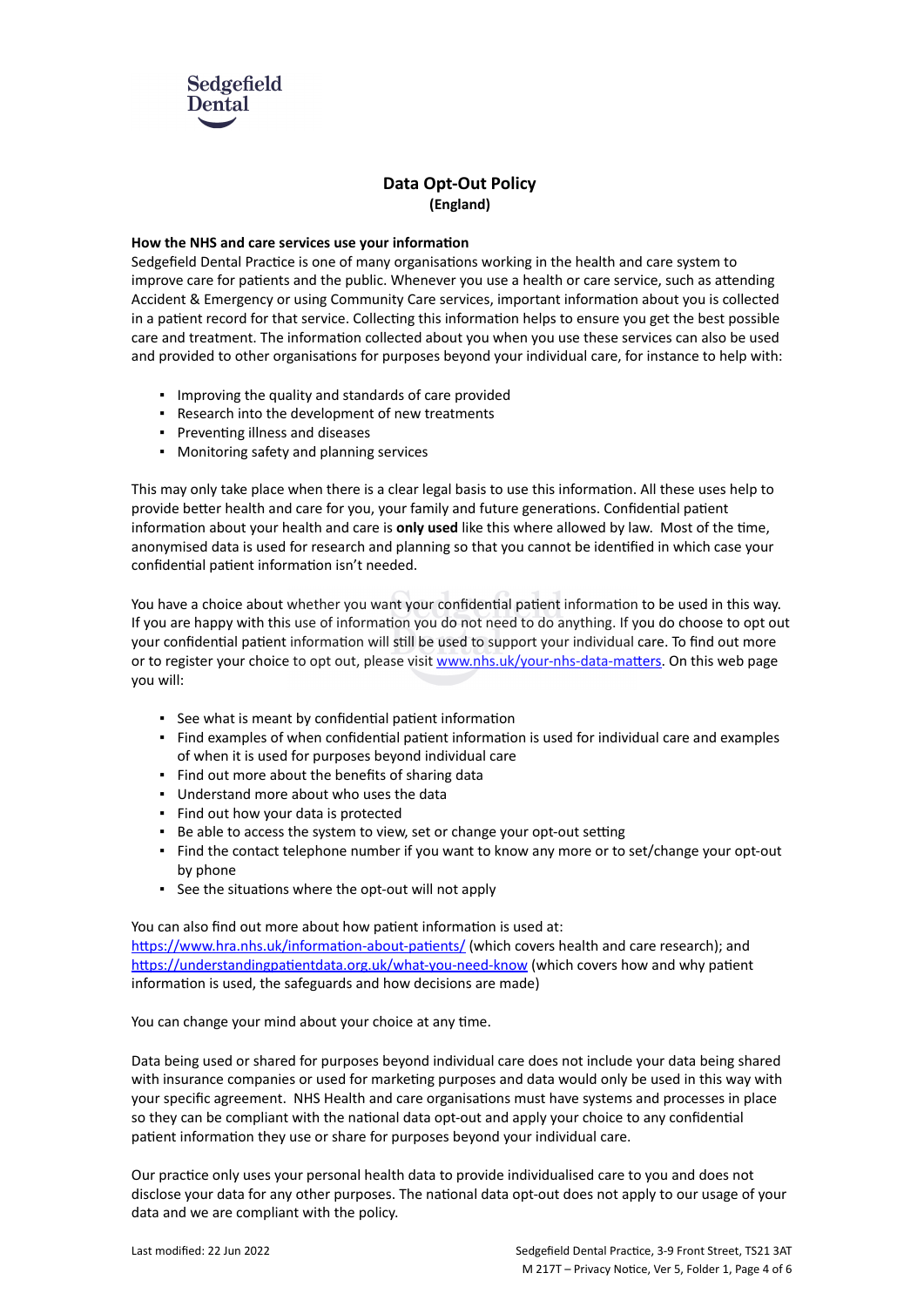

## **Processing of Staff and Candidates' Information**

This section explains how Sedgefield Dental Practice processes the information of staff and applicants for job roles within the practice.

## **What data do we have?**

So that we can provide a safe and professional service, we need to keep certain records about our team members. We may record the following types of data:

- Your basic details and contact information e.g. your name, address, date of birth, National Insurance number and next of kin
- Your financial details e.g. details so that we can pay you, insurance, pension and tax details
- Your training records

We also record the following data which is classified as "special category":

- Health and social care data about you, which might include both your physical and mental health data – we will only collect this if it is necessary for us to know as your employer, e.g. fit notes or in order for you to claim statutory maternity/paternity pay
- We may also, with your permission, record data about your race, ethnic origin, sexual orientation, or religion Sedretield

As part of your engagement with the practice, you may be required to undergo a Criminal Record Check. This information is not kept for longer than is necessary—usually not more than 6 months following the recruitment decision, unless a dispute is raised or, in exceptional circumstances.

#### **Why do we have this data?**

We require this data so that we can contact you, pay you and make sure you receive the training and support you need to perform your job. By law, we need to have a lawful basis for processing your personal data.

We process your data because:

- We have a legal obligation under UK employment law
- We have a legitimate interest in processing your data for example, for administration of training or learning course or emergency planning etc. These legitimate interests will be customary, or necessary for operational, administrative, HR and recruitment purposes and to otherwise manage employment relationship and interaction between employees
- We are required to provide data to our regulator, CQC, as part of our public interest obligations
- We are required to do so in our performance of another public task
- We process your special category data because It is necessary for us to process requests for sick pay or maternity pay
- If we request your criminal records data it is because we have a legal obligation to do this due to the type of work you do. This is set out in the Data Protection Act 2018 and the Rehabilitation of Offenders Act 1974 (Exceptions) Order 1975
- . We may also process your data with your consent. If we need to ask for your permission, we will offer you a clear choice and ask that you confirm to us that you consent. We will also explain clearly to you what we need the data for and how you can withdraw your consent